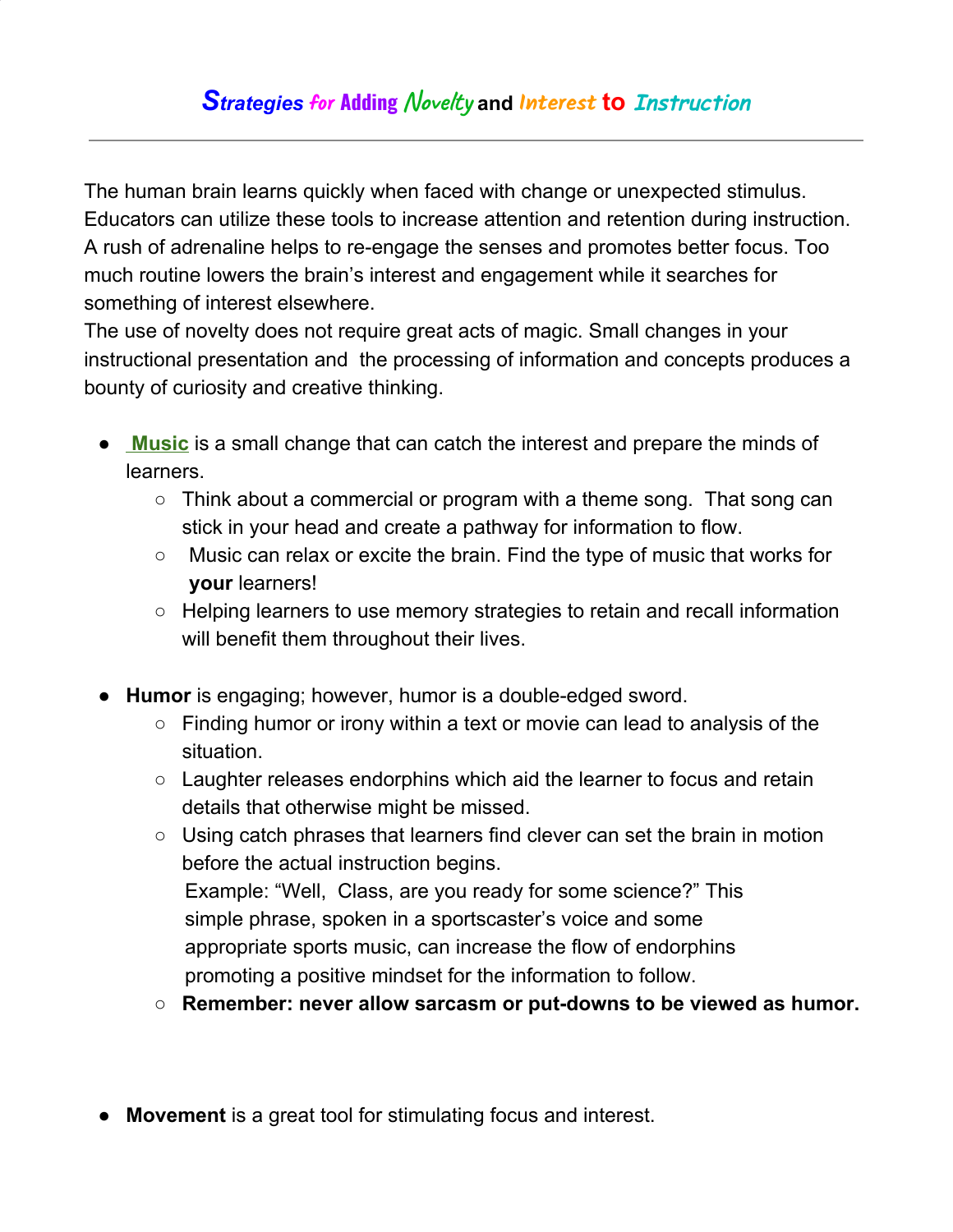- **[Grouping](http://www.greatexpectations.org/strategies-for-pairing-learners) learners** for a pre-lesson activity can create curiosity about the subject and promote many questions that will aid learners in making the lesson personal and engaging.
- Processing information can also be enhanced by movement or change of location. This allows the information to flow throughout the body and additional memory pathways are brought into the process.
- **Quizzes and Games** are another way to add novelty, movement, and engagement to the learning process.
	- Whether the quizzes are expected or not, the brain perceives a sense of urgency and the brain receptors are more engaged.
	- Take care to prepare the learners with adequate information and resources to feel confident answering the questions.
	- Using games and quizzes creates excitement and active involvement.
- **Multi-Sensory Activities** can meet the needs of a variety of learning styles.
	- Offering visual, auditory, tactile, and kinesthetic approaches to a lesson brings about greater engagement and recall of the materials presented.
	- Using these activities for centers or projects give added benefits for your learners by reinforcing the concepts being learned.
	- **State [Changes](http://www.greatexpectations.org/Websites/greatexpectations/images/pdf/practices/enthusiasm/State%20Changes%20(2).pdf)** offer a variety of options for chunking information and keeping learners engaged in the learning process.
	- **Modeling desired [behaviors](http://www.greatexpectations.org/resources-for-modeling-behaviors)** will help all learners in developing a clear standard for concepts and skills.
- **Timing** can make or break a lesson.
	- If too much time is used in presentation of the materials without processing, learners' attention can diminish or be redirected through other events happening in the room.
	- $\circ$  If too little time is used in presentation of materials without processing, the learners' may feel unprepared to accomplish any work assigned.
	- Research suggests that even adults have difficulty processing materials for more than 7 minutes at a time. Chunk the lesson into 5-7-minute mini-lessons for optimal processing and retention.

## **"The more often you stir the sauce, the creamier the gravy!"**